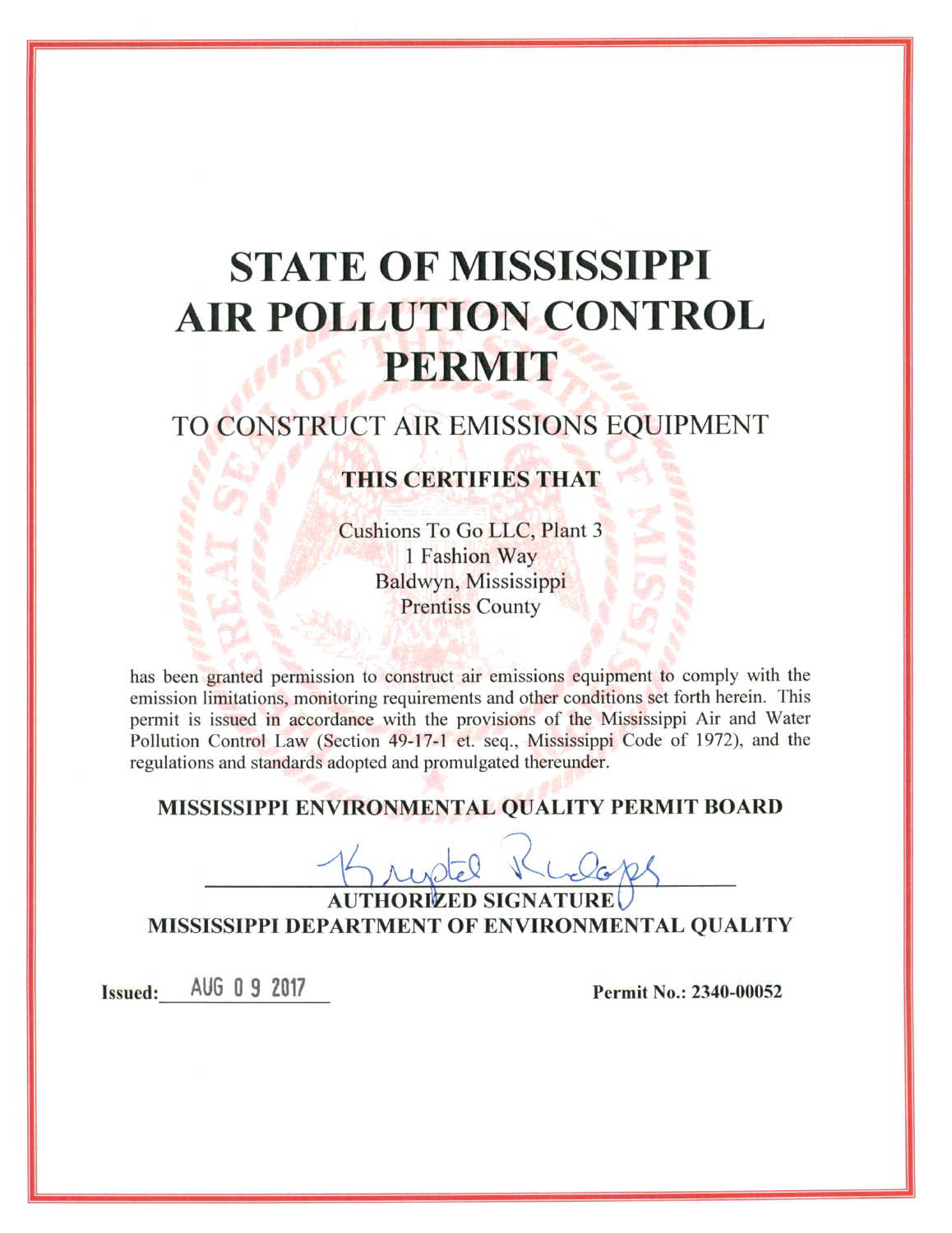# **SECTION 1**

#### **A. GENERAL CONDITIONS**

- 1. This permit is for air pollution control purposes only. (Ref.: 11 Miss. Admin. Code Pt. 2, R. 2.1.D.)
- 2. Any activities not identified in the application are not authorized by this permit. (Ref.: Miss. Code Ann. 49-17-29 1.b)
- 3. The knowing submittal of a permit application with false information may serve as the basis for the Permit Board to void the permit issued pursuant thereto or subject the applicant to penalties for operating without a valid permit pursuant to State Law. (Ref.: 11 Miss. Admin. Code Pt. 2, R. 2.2.B(5).)
- 4. It is the responsibility of the applicant/permittee to obtain all other approvals, permits, clearances, easements, agreements, etc., which may be required including, but not limited to, all required local government zoning approvals or permits. (Ref.: 11 Miss. Admin. Code Pt. 2, R. 2.1.D(6).)
- 5. The issuance of a permit does not release the permittee from liability for constructing or operating air emissions equipment in violation of any applicable statute, rule, or regulation of state or federal environmental authorities. (Ref.: 11 Miss. Admin. Code Pt. 2, R. 2.2.B(7).)
- 6. It shall not be a defense for a permittee in an enforcement action that it would have been necessary to halt or reduce the permitted activity in order to maintain compliance with the conditions of the permit, unless halting or reducing activity would create an imminent and substantial endangerment threatening the public health and safety of the lives and property of the people of this state. (Ref.: 11 Miss. Admin. Code Pt. 2, R. 2.2. $B(15)(a)$ .)
- 7. The permit and/or any part thereof may be modified, revoked, reopened, and reissued, or terminated for cause. Sufficient cause for a permit to be reopened shall exist when an air emissions stationary source becomes subject to Title V. The filing of a request by the permittee for a permit modification, revocation and reissuance, or termination, or of a notification of planned changes or anticipated noncompliance does not stay any permit condition. (Ref.: 11 Miss. Admin. Code Pt. 2, R. 2.2.B(15)(b).)
- 8. The permit does not convey any property rights of any sort, or any exclusive privilege. (Ref.: 11 Miss. Admin. Code Pt. 2, R. 2.2.B(15)(c).)
- 9. The permittee shall furnish to the DEQ within a reasonable time any information the DEQ may request in writing to determine whether cause exists for modifying, revoking and reissuing, or terminating the permit or to determine compliance with the permit. Upon request, the permittee shall also furnish to the DEQ copies of records required to be kept by the permit or, for information claimed to be confidential, the permittee shall furnish such records to the DEQ along with a claim of confidentiality. The permittee may furnish such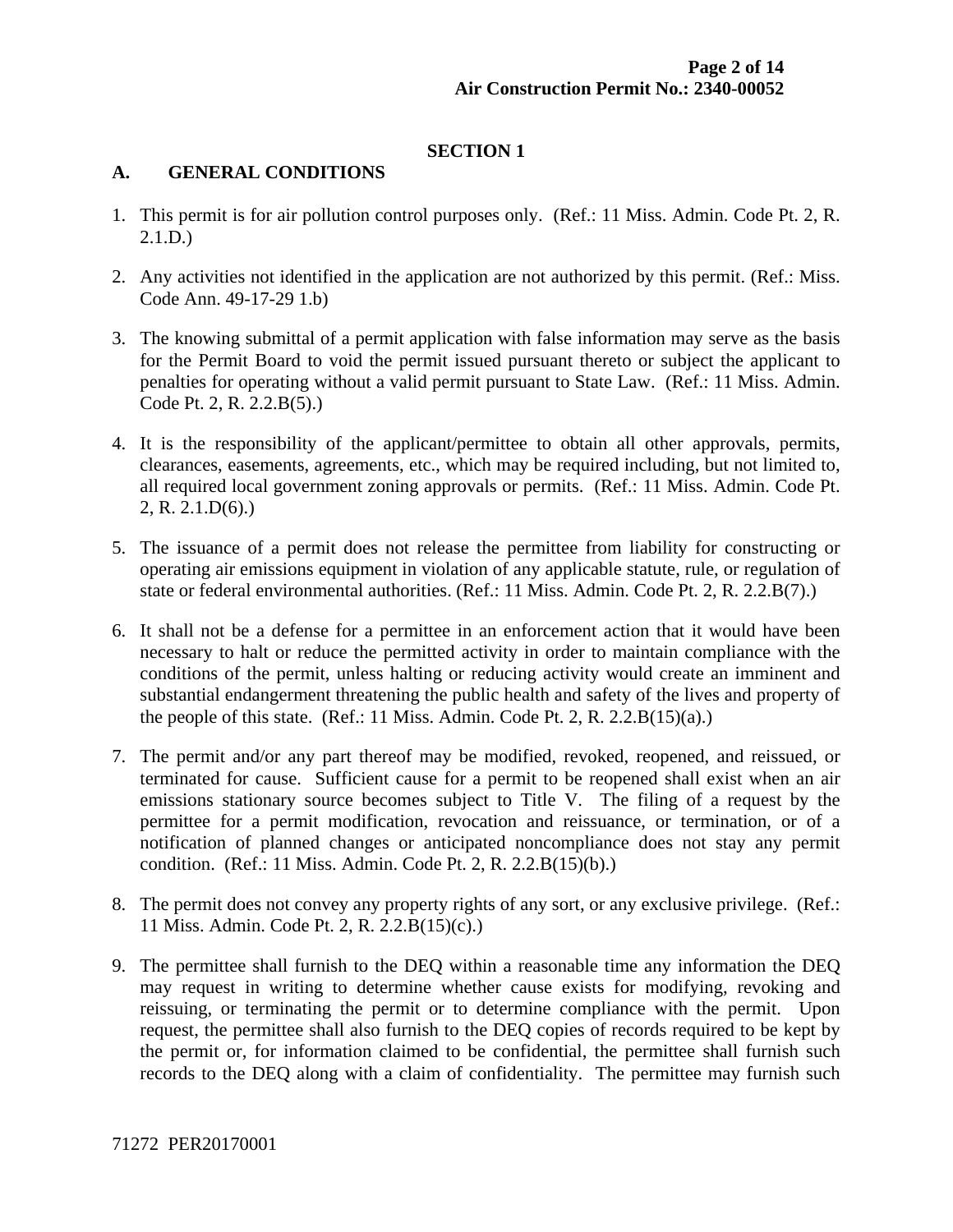records directly to the Administrator along with a claim of confidentiality. (Ref.: 11 Miss. Admin. Code Pt. 2, R. 2.2.B(15)(d).)

- 10. Design and Construction Requirements: The stationary source shall be designed and constructed so as to operate without causing a violation of an Applicable Rules and Regulations, without interfering with the attainment and maintenance of State and National Ambient Air Quality Standards, and such that the emission of air toxics does not result in an ambient concentration sufficient to adversely affect human health and well-being or unreasonably and adversely affect plant or animal life beyond the stationary source boundaries. (Ref.: 11 Miss. Admin. Code Pt. 2, R. 2.5.A.)
- 11. Solids Removal: The necessary facilities shall be constructed so that solids removed in the course of control of air emissions may be disposed of in a manner such as to prevent the solids from becoming windborne and to prevent the materials from entering State waters without the proper environmental permits. (Ref.: Miss. Code Ann. 49-17-29)
- 12. Diversion and Bypass of Air Pollution Controls: The air pollution control facilities shall be constructed such that diversion from or bypass of collection and control facilities is not needed except as provided for in 11 Miss. Admin. Code Pt. 2, R. 1.10., "Air Emission Regulations for the Prevention, Abatement, and Control of Air Contaminants." (Ref.: 11 Miss. Admin. Code Pt. 2, R. 1.10.)
- 13. Fugitive Dust Emissions from Construction Activities: The construction of the stationary source shall be performed in such a manner so as to reduce fugitive dust emissions from construction activities to a minimum. (Ref.: 11 Miss. Admin. Code Pt. 2, R. 2.5.A(4).)
- 14. Right of Entry: The permittee shall allow the Mississippi Department of Environmental Quality Office of Pollution Control and the Mississippi Environmental Quality Permit Board and/or their representatives upon presentation of credentials:
	- a) To enter upon the permittee's premises where an air emission source is located or in which any records are required to be kept under the terms and conditions of this permit; and
	- b) At reasonable times to have access to and copy any records required to be kept under the terms and conditions of this permit; to inspect any monitoring equipment or monitoring method required in this permit; and to sample any air emissions. (Ref.: Miss. Code Ann. 49-17-21)
- 15. Permit Modification or Revocation: After notice and opportunity for a hearing, the Permit Board may modify the permit or revoke it in whole or in part for good cause shown including, but not limited to:
	- a) Persistent violation of any of the terms or conditions of this permit;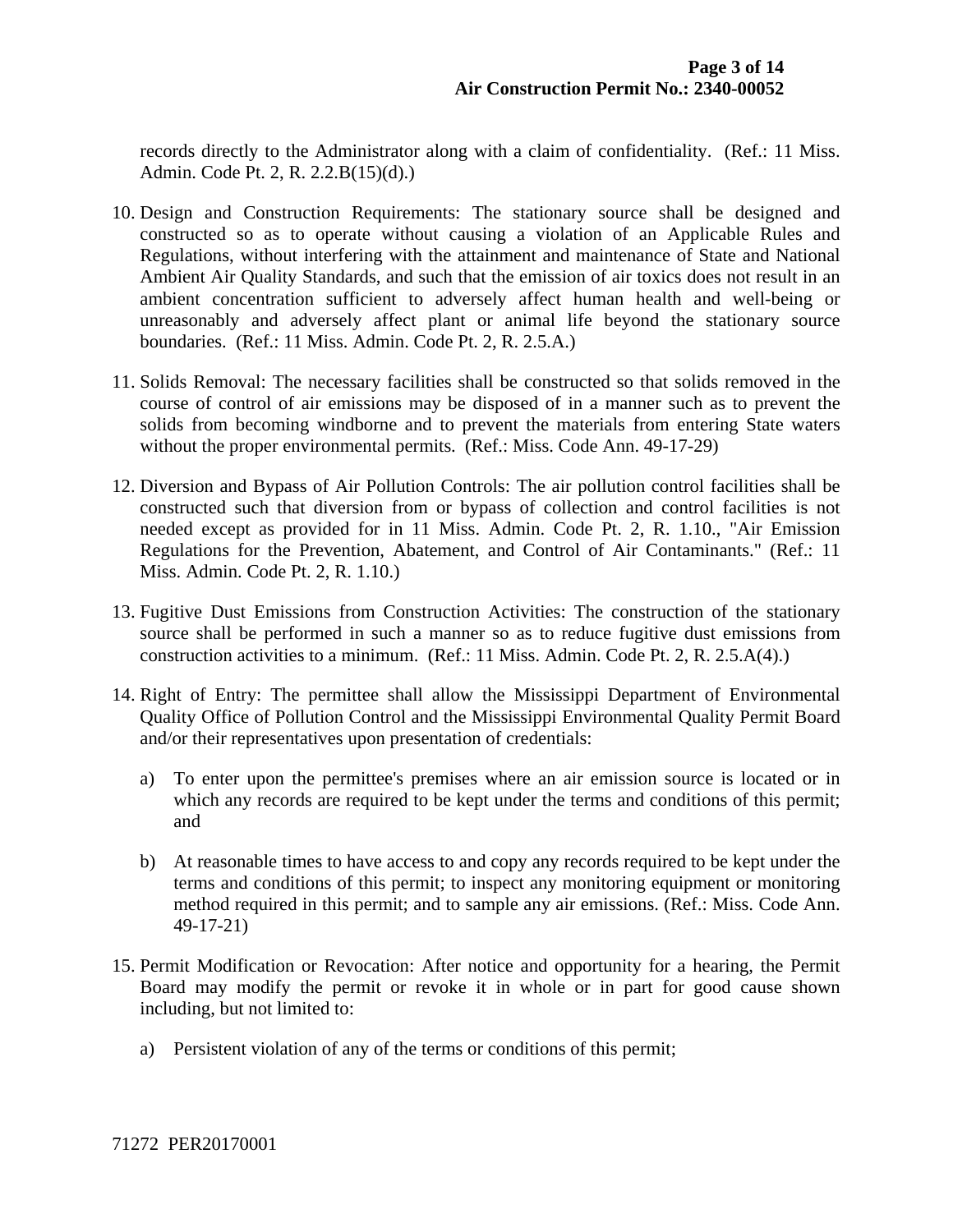- b) Obtaining this permit by misrepresentation or failure to disclose fully all relevant facts; or
- c) A change in federal, state, or local laws or regulations that require either a temporary or permanent reduction or elimination of previously authorized air emission.

(Ref.: 11 Miss. Admin. Code Pt. 2, R. 2.2.C.)

- 16. Public Record and Confidential Information: Except for data determined to be confidential under the Mississippi Air & Water Pollution Control Law, all reports prepared in accordance with the terms of this permit shall be available for public inspection at the offices of the Mississippi Department of Environmental Quality, Office of Pollution Control. (Ref.: Miss. Code Ann. 49-17-39)
- 17. Permit Transfer: This permit shall not be transferred except upon approval of the Permit Board. (Ref.: 11 Miss. Admin. Code Pt. 2, R. 2.16.B)
- 18. Severability: The provisions of this permit are severable. If any provision of the permit, or the application of any provision of the permit to any circumstances, is challenged or held invalid, the validity of the remaining permit provisions and/or portions thereof or their application to other persons or sets of circumstances, shall not be affected thereby. (Ref. 11 Miss. Admin. Code Pt. 2, R. 2.1.D(7).)
- 19. Permit Expiration: The permit to construct will expire if construction does not begin within eighteen (18) months from the date of issuance or if construction is suspended for eighteen (18) months or more. (Ref.: 11 Miss. Admin. Code Pt. 2, R. 2.5.C(1).)
- 20. Certification of Construction: A new stationary source issued a Permit to Construct cannot begin operation until certification of construction by the permittee. (Ref.: 11 Miss. Admin. Code Pt. 2, R. 2.5.D(3).)
- 21. Beginning Operation: Except as prohibited in Section 1, Condition 24 of this permit, after certification of construction by the permittee, the Permit to Construct shall be deemed to satisfy the requirement for a permit to operate until the date the application for issuance or modification of the Title V Permit or the application for issuance or modification of the State Permit to Operate, whichever is applicable, is due. This provision is not applicable to a source excluded from the requirement for a permit to operate as provided by 11 Miss. Admin. Code Pt. 2, R. 2.13.G. (Ref.: 11 Miss. Admin. Code Pt. 2, R. 2.5.D(4).)
- 22. Application for a Permit to Operate: Except as otherwise specified in Section 1, Condition 24 of this permit, the application for issuance or modification of the State Permit to Operate or the Title V Permit, whichever is applicable, is due twelve (12) months after beginning operation or such earlier date or time as specified in the Permit to Construct. The Permit Board may specify an earlier date or time for submittal of the application. Beginning operation will be assumed to occur upon certification of construction, unless the permittee specifies differently in writing. (Ref.: 11 Miss. Admin. Code Pt. 2, R. 2.5.D(5).)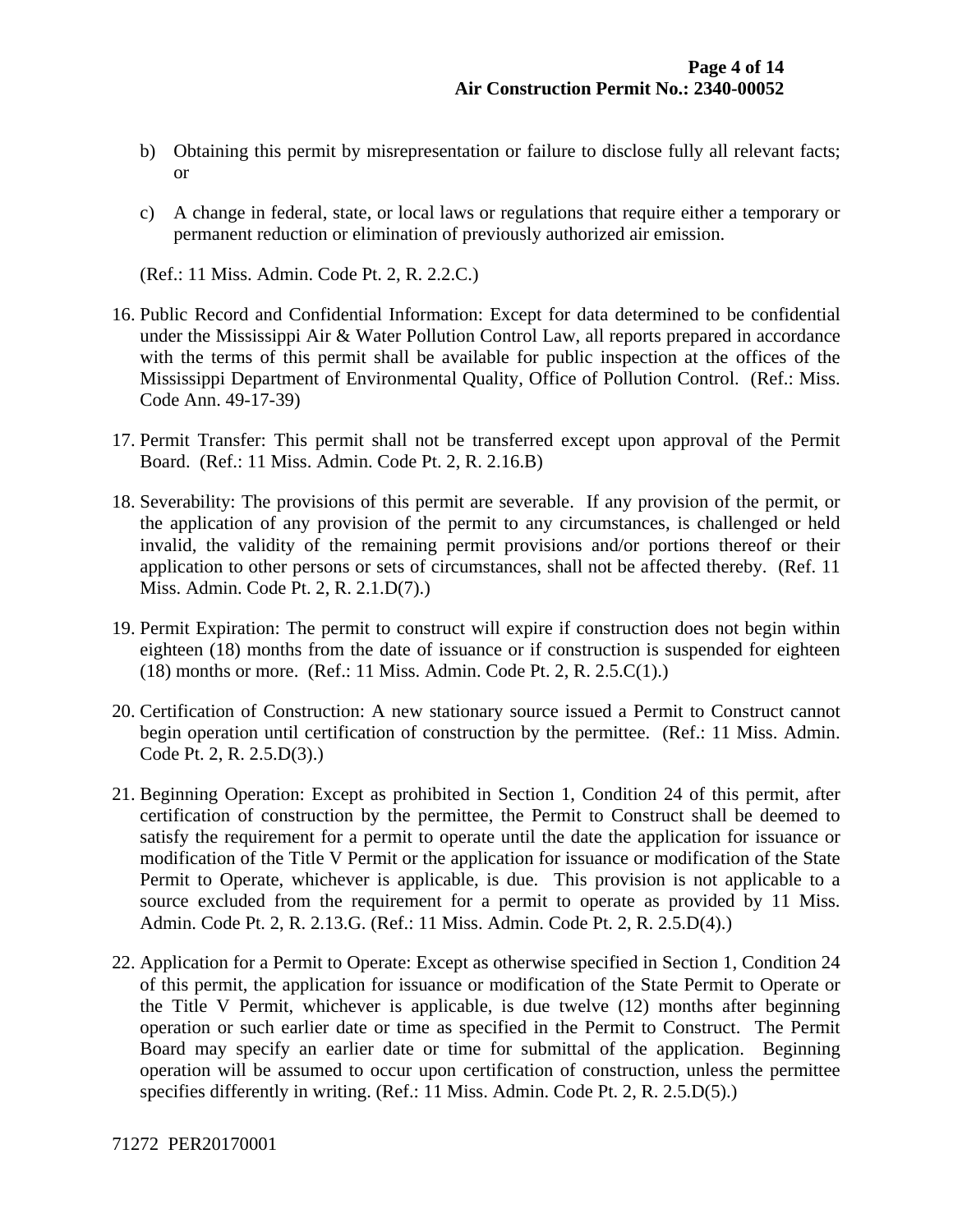- 23. Operating Under a Permit to Construct: Except as otherwise specified in Section 1, Condition 24 of this permit, upon submittal of a timely and complete application for issuance or modification of a State Permit to Operate or a Title V Permit, whichever is applicable, the applicant may continue to operate under the terms and conditions of the Permit to Construct and in compliance with the submitted application until the Permit Board issues, modifies, or denies the Permit to Operate. (Ref.: 11 Miss. Admin. Code Pt. 2, R. 2.5.D(6).)
- 24. Application Requirements for a Permit to Operate for Moderate Modifications: For moderate modifications that require contemporaneous enforceable emissions reductions from more than one emission point in order to "net" out of PSD/NSR, the applicable Title V Permit to Operate or State Permit to Operate must be modified prior to beginning operation of the modified facilities. (Ref.: 11 Miss. Admin. Code Pt. 2, R. 2.5.D(7).)
- 25. General Duty: All air emission equipment shall be operated as efficiently as possible to provide the maximum reduction of air contaminants. (Ref.: 11 Miss. Admin. Code Pt. 2, R.  $2.2.B(10)$ .)
- 26. Deviation Reporting: Except as otherwise specified herein, the permittee shall report all deviations from permit requirements, including those attributable to upsets, the probable cause of such deviations, and any corrective actions or preventive measures taken. Said report shall be made within five (5) working days of the time the deviation began. (Ref.: 11 Miss. Admin. Code Pt. 2, R. 2.2.B(10).)
- 27. Compliance Testing: Regarding compliance testing:
	- a) The results of any emissions sampling and analysis shall be expressed both in units consistent with the standards set forth in any Applicable Rules and Regulations or this permit and in units of mass per time.
	- b) Compliance testing will be performed at the expense of the permittee.
	- c) Each emission sampling and analysis report shall include but not be limited to the following:
		- (1) detailed description of testing procedures;
		- (2) sample calculation(s);
		- (3) results; and
		- (4) comparison of results to all Applicable Rules and Regulations and to emission limitations in the permit.

(Ref.: 11 Miss. Admin. Code Pt. 2, R. 2.6.B(3), (4), and (6).)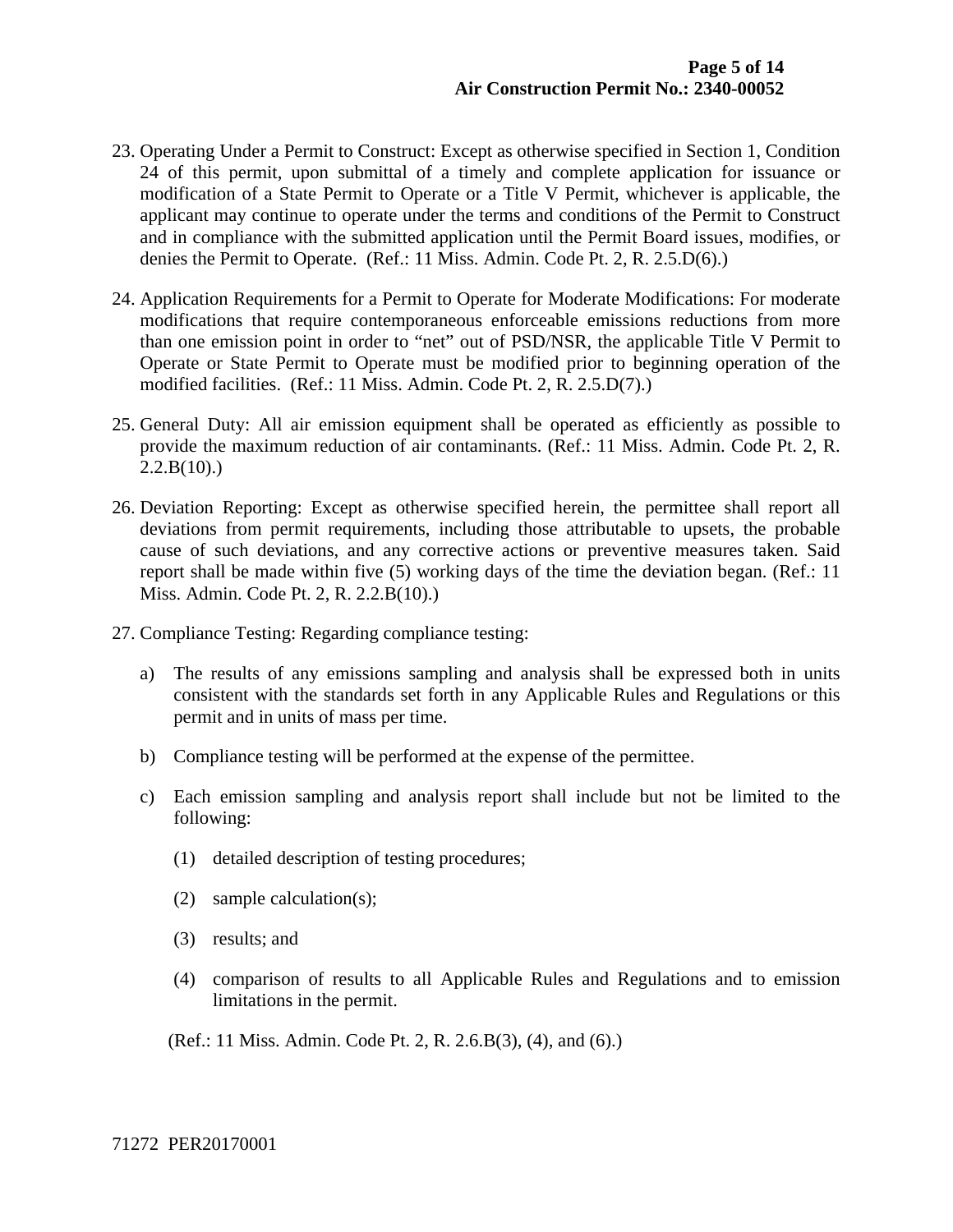#### **B. GENERAL NOTIFICATION REQUIREMENTS**

- 1. Within fifteen (15) days of beginning actual construction, the permittee must notify DEQ in writing that construction has begun. (Ref.: 11 Miss. Admin. Code Pt. 2, R. 2.5.C(2).)
- 2. The permittee must notify DEQ in writing when construction does not begin within eighteen (18) months of issuance or if construction is suspended for eighteen (18) months or more. (Ref.: 11 Miss. Admin. Code Pt. 2, R. 2.5.C(3).)
- 3. Upon the completion of construction or installation of an approved stationary source or modification, and prior to commencing operation, the applicant shall notify the Permit Board that construction or installation was performed in accordance with the approved plans and specifications on file with the Permit Board. (Ref.: 11 Miss. Admin. Code Pt. 2, R. 2.5.D(1) and (3).)
- 4. The Permit Board shall be promptly notified in writing of any change in construction from the previously approved plans and specifications or permit. If the Permit Board determines the changes are substantial, it may require the submission of a new application to construct with "as built" plans and specifications. Notwithstanding any provision herein to the contrary, the acceptance of an "as built" application shall not constitute a waiver of the right to seek compliance penalties pursuant to State Law. (Ref.: 11 Miss. Admin. Code Pt. 2, R.  $2.5.D(2)$ .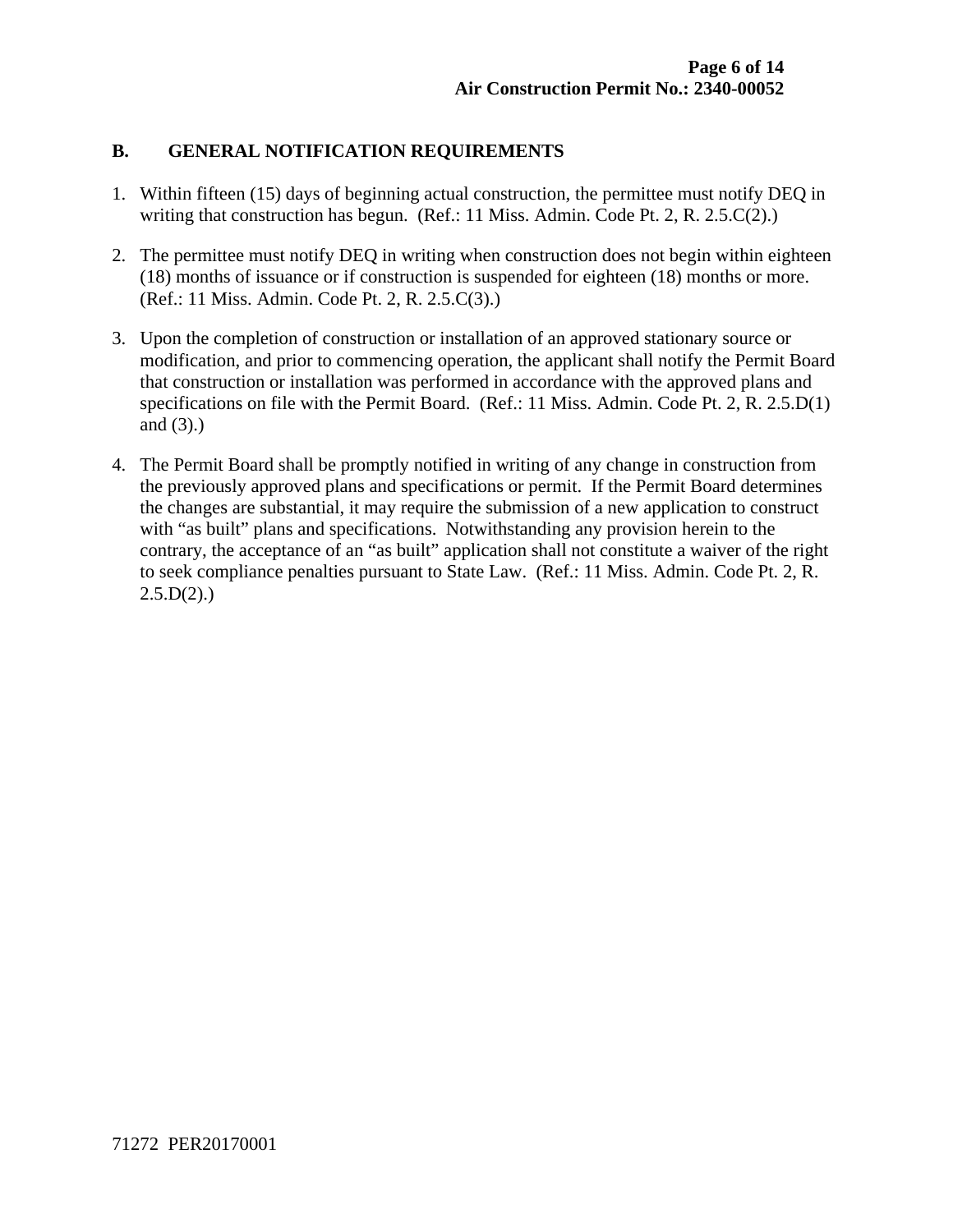# **SECTION 2 EMISSION POINT DESCRIPTION**

The permittee is authorized to construct and operate, upon certification of construction, air emissions equipment, as described in the following table.

| <b>Emission</b><br>Point | <b>Description</b>                                                                                                                                                                              |
|--------------------------|-------------------------------------------------------------------------------------------------------------------------------------------------------------------------------------------------|
| $AA-001$                 | Adhesive Spray Operations – Six $(6)$ adhesive spray booths and one (1) continuous adhesive spray station.<br>Each booth has two (2) spray locations. All are vented to a common exhaust stack. |
| $AA-002$                 | Adhesive Spray Operations – Six (6) adhesive spray booths and one (1) continuous adhesive spray station.<br>Each booth has two (2) spray locations. All are vented to a common exhaust stack.   |
| $AA-003$                 | Foam and Fiber Operation – Foam and fiber are cut and shaped to desired patterns. Once shaped, the foam and<br>fiber components are glued together to form foam cushions.                       |
| $AA-004$                 | Fuel Burning Equipment – Six (6) natural gas-fired space heaters, each with a rated capacity of $0.3$<br>MMMBTU/hr                                                                              |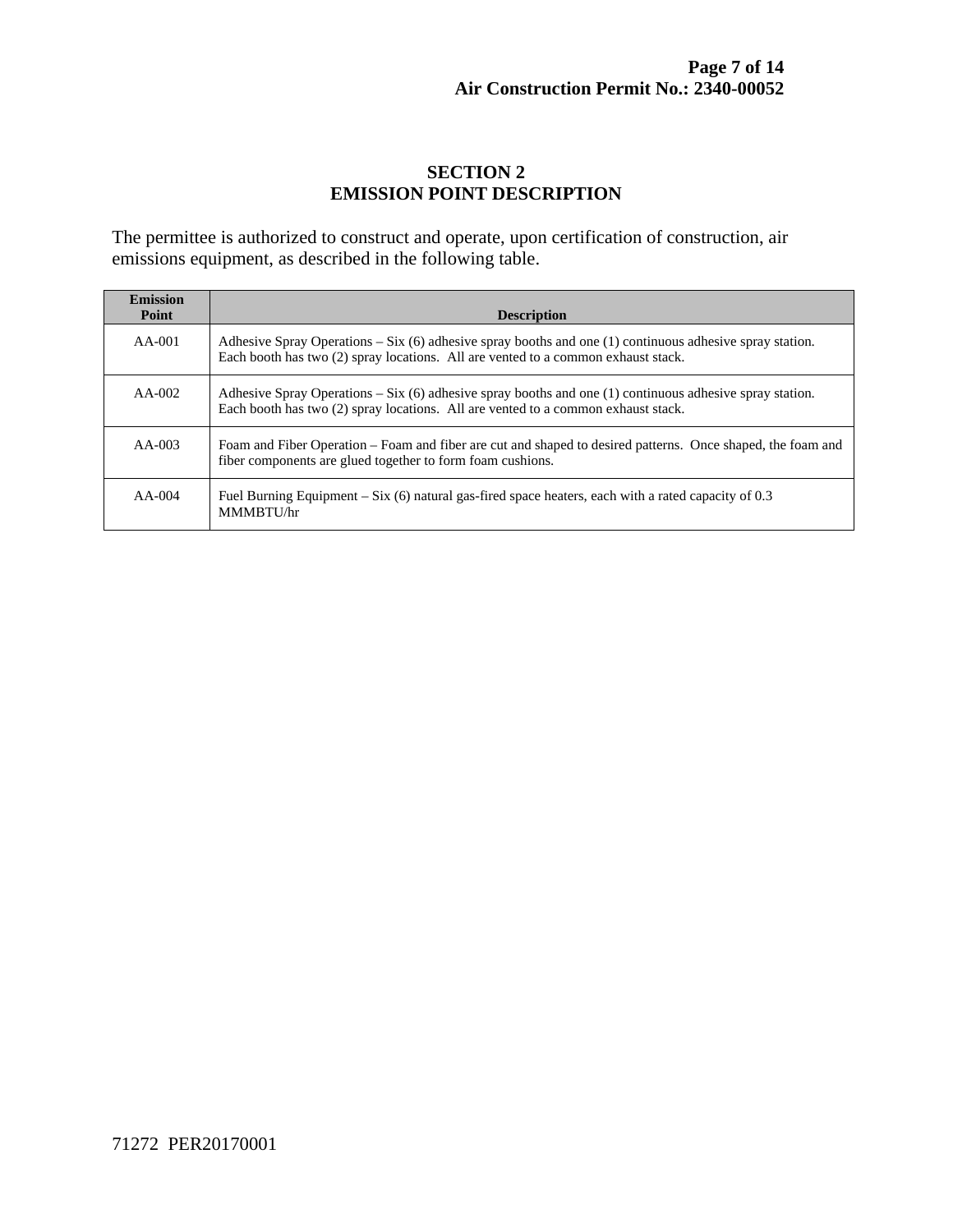| <b>Emission</b><br>Point | <b>Applicable Requirement</b>                                                                                                          | <b>Condition</b><br>Number(s) | Pollutant/<br><b>Parameter</b>     | <b>Limitation/Standard</b>    |
|--------------------------|----------------------------------------------------------------------------------------------------------------------------------------|-------------------------------|------------------------------------|-------------------------------|
| Facility<br>Wide         | 11 Miss. Admin. Code Pt. 2, R.<br>$1.3.A$ and B                                                                                        | 3.1                           | Opacity                            | $< 40\%$                      |
|                          | 11 Miss. Admin. Code Pt. 2, R.<br>1.3.F(1)                                                                                             | 3.2                           | <b>PM</b><br>(filterable)<br>only) | $E = 4.1p^{0.67}$             |
|                          | 11 Miss. Admin. Code Pt. 2, R.<br>2.2.B(10)                                                                                            | 3.3                           | <b>VOC</b>                         | $<$ 99 tons/year              |
|                          | 11 Miss. Admin. Code Pt. 2, R.<br>2.2.B(10)                                                                                            | 3.4                           | Individual<br><b>HAP</b>           | $<$ 9.9 tons/year             |
|                          | 11 Miss. Admin. Code Pt. 2, R.<br>2.2.B(10)                                                                                            | 3.5                           | <b>Total HAP</b>                   | $<$ 24.9 tons/year            |
| $AA-001$<br>$AA-002$     | National Emission Standards for<br>Hazardous Air Pollutants for<br>Polyurethane Foam Production and<br><b>Fabrication Area Sources</b> | 3.6                           | <b>HAP</b>                         | New Source Applicability      |
|                          | 40 CFR 63.11414(a)(2), (b)(4), and<br>(c) and 40 CFR $63.11415(d)$                                                                     |                               |                                    |                               |
|                          | 40 CFR 63.11416(e), Subpart<br>000000                                                                                                  | 3.7                           | Methylene<br>Chloride              | No Methylene Chloride allowed |
| $AA-004$                 | 11 Miss. Admin. Code Pt. 2, R.<br>1.3.D(1)(2)                                                                                          | 3.8                           | <b>PM</b><br>(filterable<br>only)  | 0.6 lb/MMBTU                  |
|                          | 11 Miss. Admin. Code Pt. 2, R.<br>1.4.A(1)                                                                                             | 3.9                           | SO <sub>2</sub>                    | 4.8 lb/MMBTU                  |

#### **SECTION 3 EMISSION LIMITATIONS AND STANDARDS**

- 3.1 For the entire facility, the permittee shall not cause, permit, or allow emissions of smoke from any point source into the open air from any manufacturing, industrial, commercial or waste disposal process which exceeds forty (40) percent opacity subject to the exceptions provided in (a) and (b).
	- (a) Startup operations may produce emissions which exceed 40% opacity for up to fifteen (15) minutes per startup in any one hour and not to exceed three (3) startups per stack in any twenty-four (24) hour period.
	- (b) Emissions resulting from soot blowing operations shall be permitted provided such emissions do not exceed 60% opacity, and provided further that the aggregate duration of such emissions during any twenty-four (24) hour period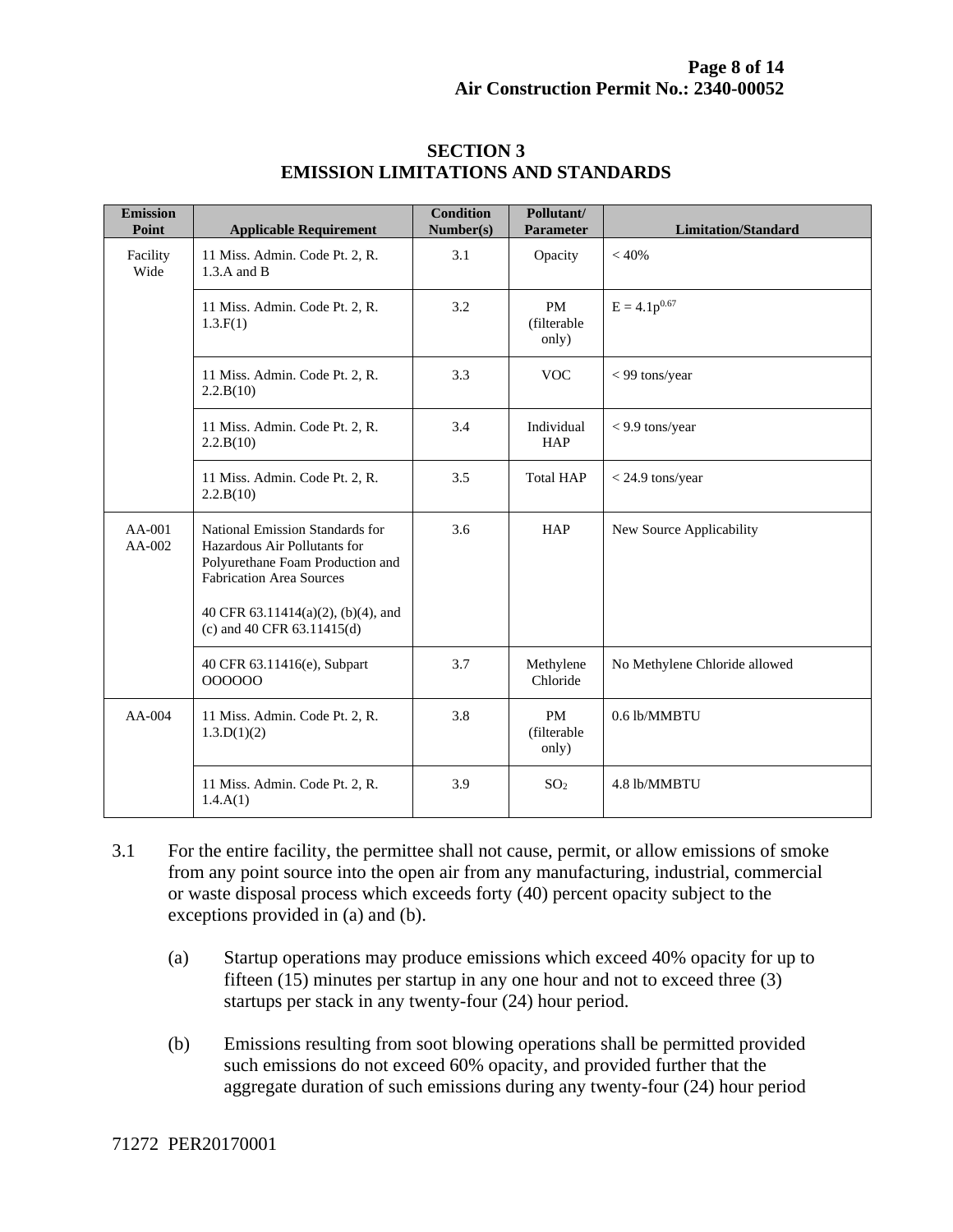does not exceed ten (10) minutes per billion BTU gross heating value of fuel in any one hour.

(Ref.: 11 Miss. Admin. Code Pt. 2, R. 1.3.A and B)

3.2 For the entire facility, no person shall cause, permit, or allow the emission of particulate matter in total quantities in any one hour from any manufacturing process, which includes any associated stacks, vents, outlets, or combination thereof, to exceed the amount determined by the relationship

 $E = 4.1p^{0.67}$ 

where E is the emission rate in pounds per hour and p is the process weight input rate in tons per hour.

(Ref.: 11 Miss. Admin. Code Pt. 2, R. 1.3.F(1))

3.3 For the entire facility, the permittee shall limit Volatile Organic Compound (VOC) emissions to no more than 99.0 tons/year as determined for each consecutive 12-month period.

(Ref.: 11 Miss. Admin. Code Pt. 2, R. 2.2.B(10))

3.4 For the entire facility, the permittee shall limit Individual Hazardous Air Pollutant (HAP) emissions to no more than 9.9 tons/year as determined for each consecutive 12-month period.

(Ref.: 11 Miss. Admin. Code Pt. 2, R. 2.2.B(10))

3.5 For the entire facility, the permittee shall limit Total Hazardous Air Pollutant (HAP) emissions to no more than 24.9 tons/year as determined for each consecutive 12-month period.

(Ref.: 11 Miss. Admin. Code Pt. 2, R. 2.2.B(10))

3.6 For Emission Points AA-001 and AA-002, the permittee is subject to and shall comply with the applicable requirements of the National Emission Standards for Hazardous Air Pollutants for Polyurethane Foam Production and Fabrication Area Sources (40 CFR 63, Subpart OOOOOO) and the General Provisions (40 CFR 63, Subpart A).

 The facility must achieve compliance with the provisions of this subpart upon startup of the affected source.

(Ref.: 40 CFR 63.11414(a)(2), (b)(4), and (c) and 40 CFR 11415(d), Subpart OOOOOO)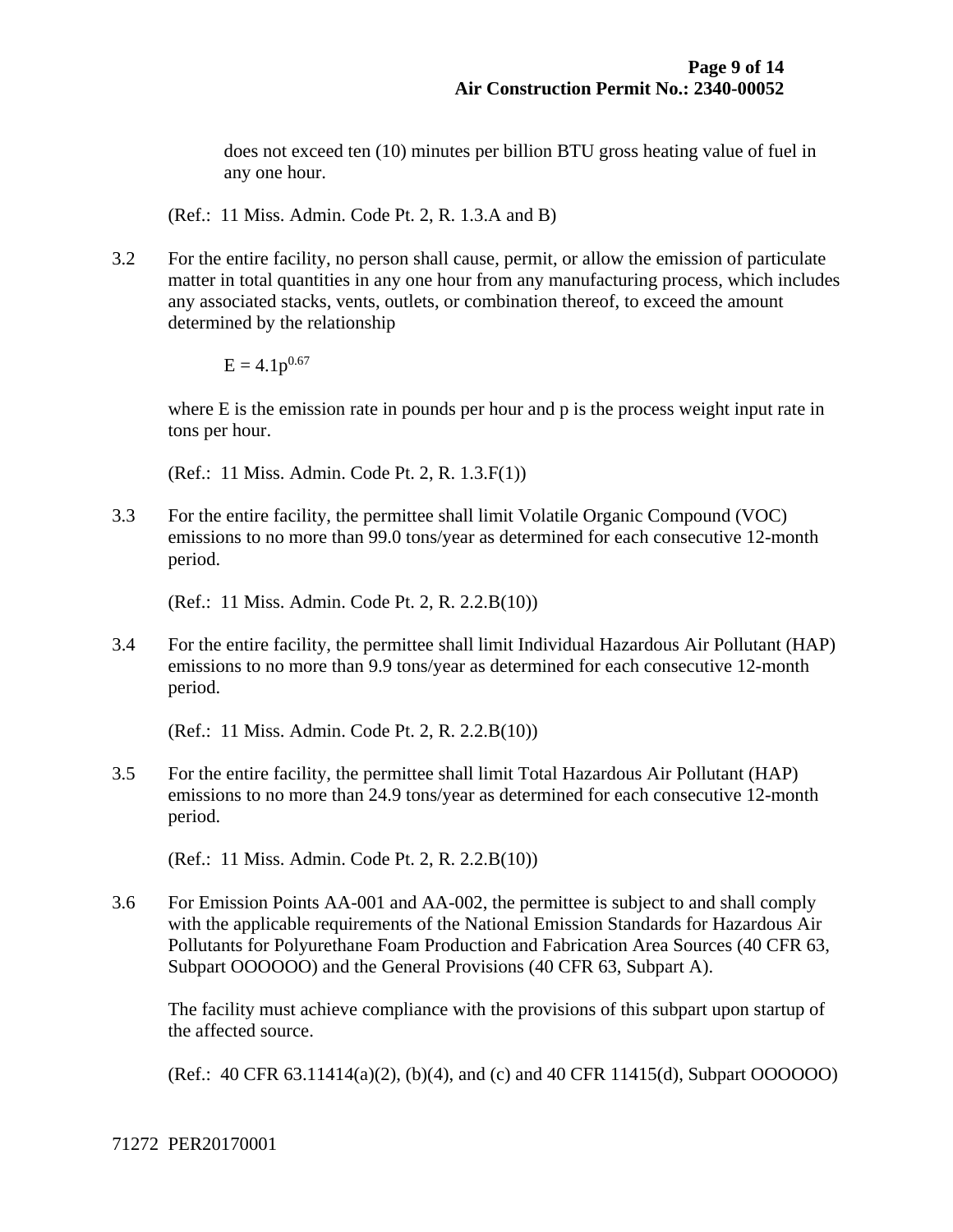3.7 For Emission Points AA-001 and AA-002, the permittee shall not use any adhesive containing methylene chloride in a flexible polyurethane foam fabrication process.

(Ref.: 40 CFR 63.11416(e), Subpart OOOOOO)

3.8 For Emission Point AA-004, the maximum permissible emission of ash and/or particulate matter from fossil fuel burning installations shall not exceed 0.6 pounds per million BTU per hour heat input.

(Ref.: 11 Miss. Admin. Code Pt. 2, R. 1.3.D(1)(a))

3.9 For Emission Point AA-004, the maximum discharge of sulfur oxides from any fuel burning installation in which the fuel is burned primarily to produce heat or power by indirect heat transfer shall not exceed 4.8 pounds (measured as sulfur dioxide) per million BTU heat input.

(Ref.: 11 Miss. Admin. Code Pt. 2, R. 1.4.A(1))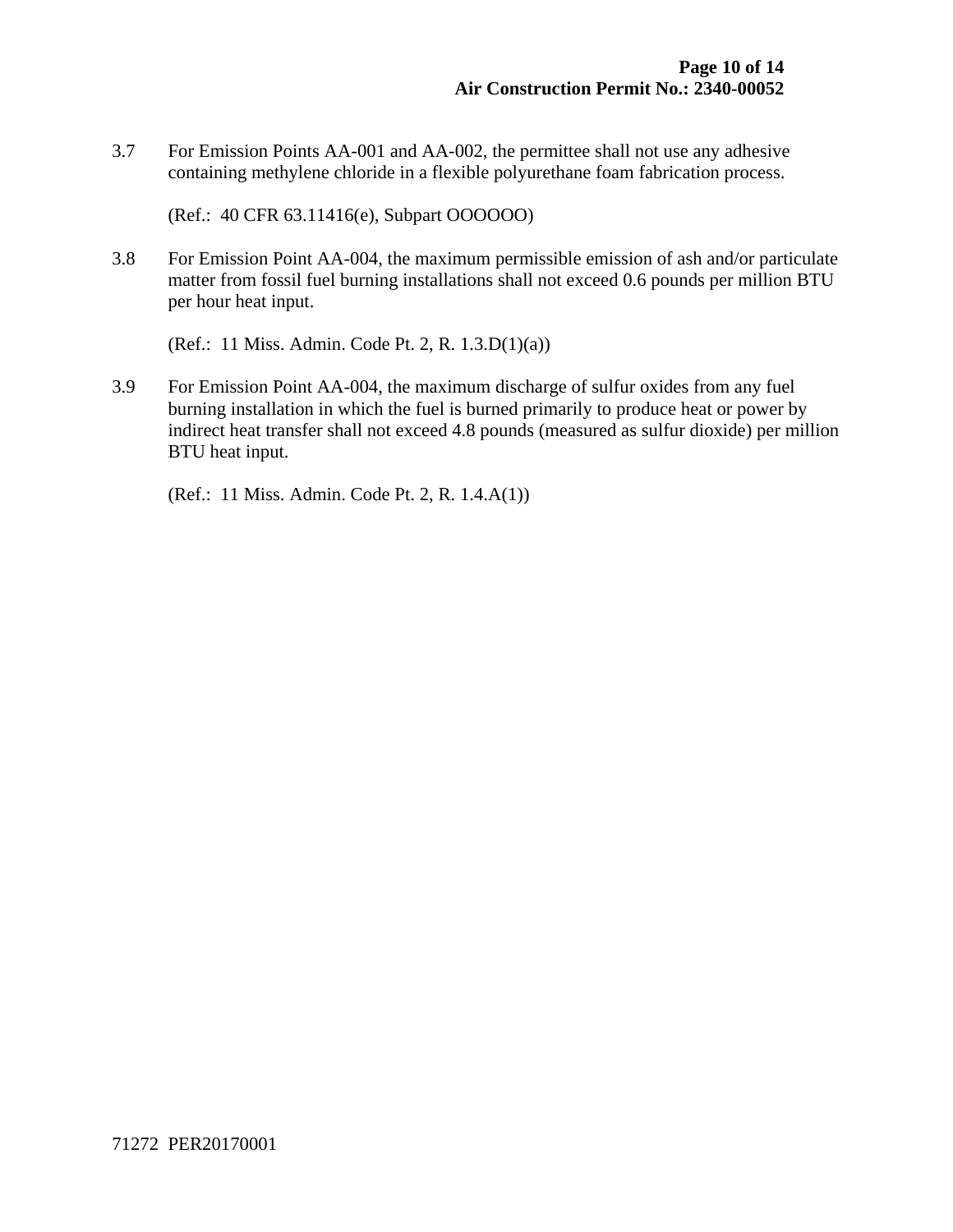**Page 11 of 14 Air Construction Permit No.: 2340-00052**

#### **SECTION 4 WORK PRACTICES**

## *THIS SECTION WAS INTENTIONALLY LEFT BLANK SINCE NO WORK PRACTICE STANDARDS APPLY TO THIS PERMIT ACTION*

71272 PER20170001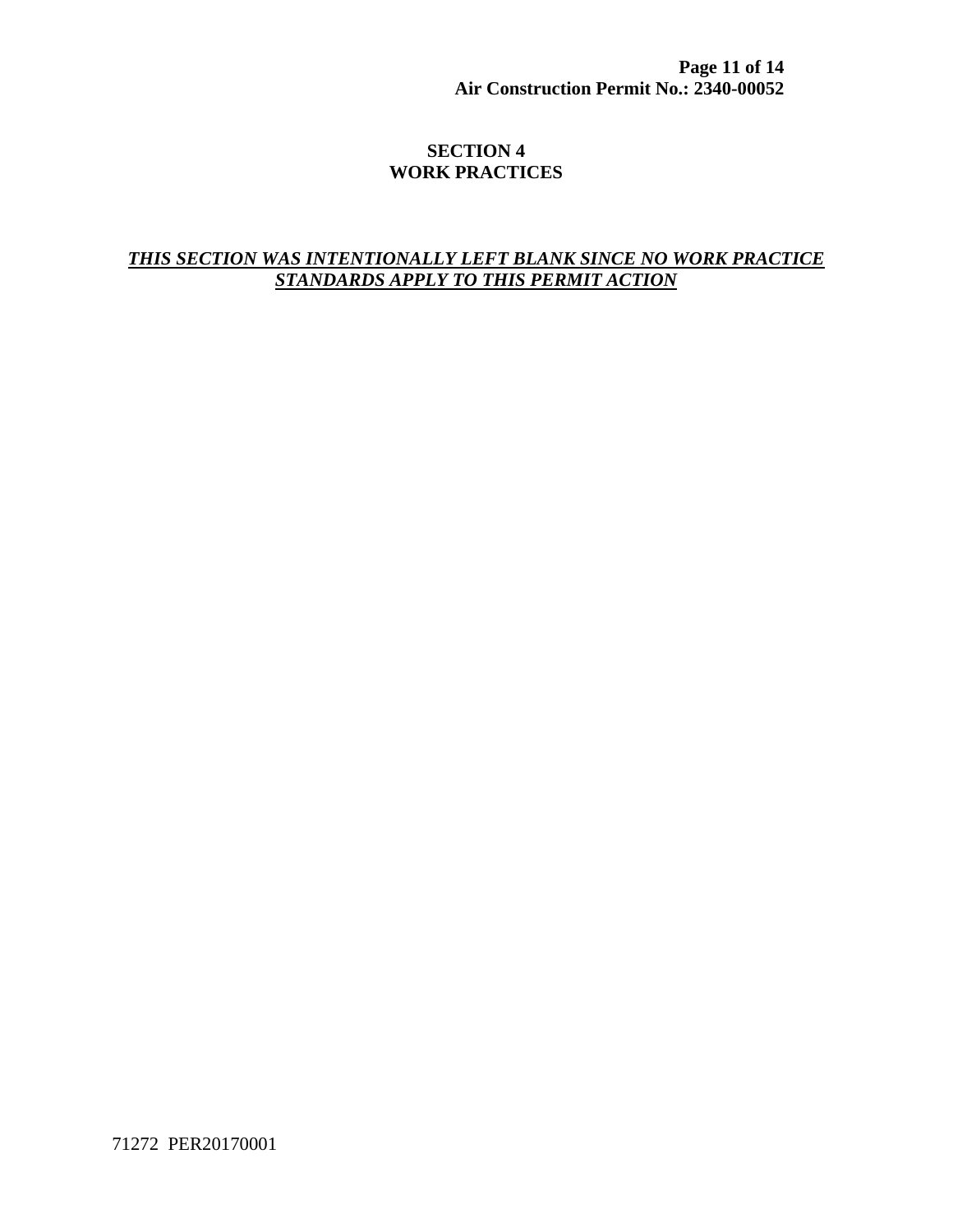| <b>Emission</b><br><b>Point</b> | <b>Applicable Requirement</b>               | <b>Condition</b><br>Number(s) | Pollutant/<br><b>Parameter</b> | <b>Monitoring/Recordkeeping</b><br><b>Requirement</b>                      |
|---------------------------------|---------------------------------------------|-------------------------------|--------------------------------|----------------------------------------------------------------------------|
| Facility<br>Wide                | 11 Miss. Admin. Code Pt. 2,<br>R. 2.2.B(11) | 5.1                           | VOC/HAP                        | Monitoring and Recordkeeping for<br>VOC or HAP containing material<br>used |
|                                 | 11 Miss. Admin. Code Pt. 2,<br>R.2.9        | 5.2                           |                                | Maintain Records onsite for 5 years                                        |
| AA-001<br>AA-002                | 40 CFR 63.11416(f), Subpart<br>000000       | 5.3                           | <b>HAP</b>                     | <b>Compliance Demonstration</b>                                            |

#### **SECTION 5 MONITORING AND RECORDKEEPING REQUIREMENTS**

- 5.1 For the entire facility, the permittee shall determine the following for each coating, adhesive, solvent or other VOC or HAP containing material used and maintain sufficient records to document:
	- (a) The identification of each coating, adhesive, solvent or other VOC or HAP containing material and the total gallons of each coating, adhesive, solvent or other VOC of HAP material used on a monthly basis and in each consecutive 12 month period;
	- (b) The VOC and HAP content(s) of each coating, adhesive, solvent or other VOC or HAP containing used. A description of the methods used to determine the VOC and HAP content shall accompany this data. The permittee may utilize data supplied by the manufacturer, or analysis of VOC and HAP content by EPA Test Method 24, 40 CFR 60, Appendix A and/or EPA Test Method 311, 40 CFR 63, Appendix A, and/or an alternate EPA approved test method;
	- (c) The density of each coating, adhesive, solvent or other VOC or HAP containing material used;
	- (d) The total VOC emission rate, the emission rate of each individual HAP and the total HAP emission rate in tons/year for each consecutive 12-month period.

(Ref.: 11 Miss. Admin. Code Pt. 2, R. 2.2.B(11))

5.2 For the entire facility, the permittee shall maintain copies of all records and reports on site for at least five (5) years and shall make them available upon request by MDEQ personnel.

(Ref.: 11 Miss. Admin. Code Pt. 2, R. 2.2.B(10))

71272 PER20170001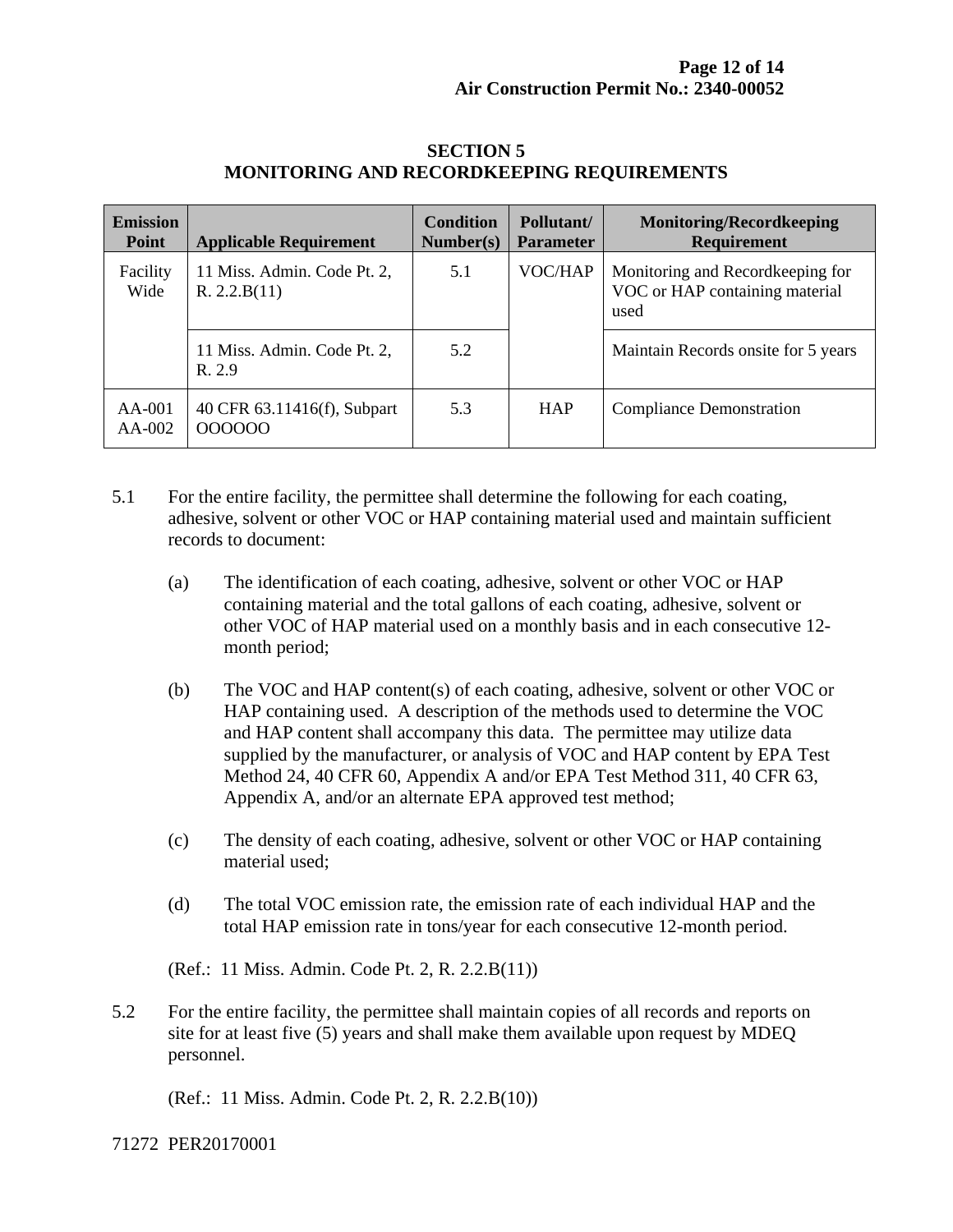5.3 For Emission Points AA-001 and AA-002, the permittee shall demonstrate compliance with the requirement in Condition 3.7 by using adhesive usage records, Safety Data Sheets, and engineering calculations.

(Ref.: 40 CFR 63.11416(f), Subpart OOOOOO)